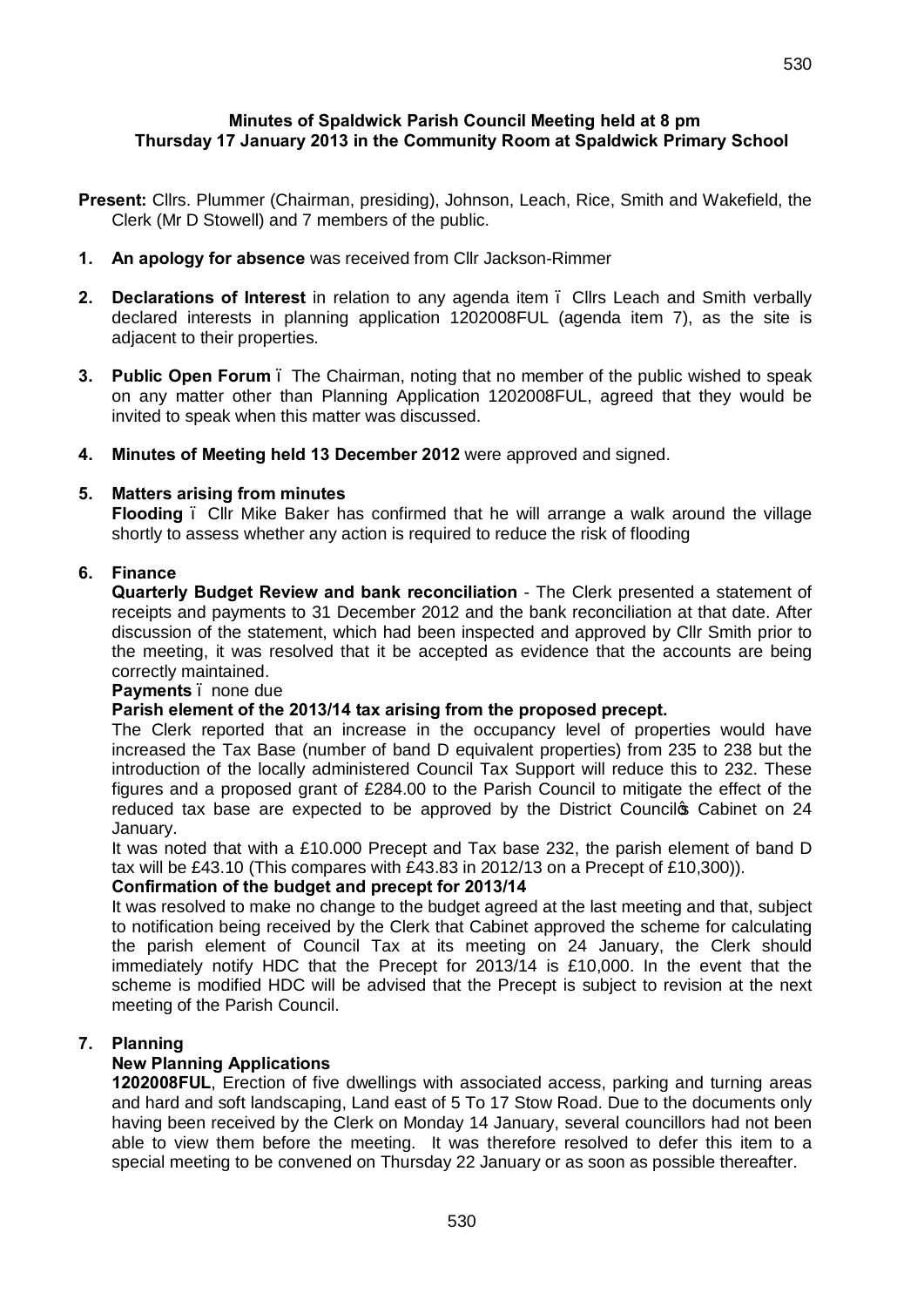**1300045NMA**, Woolley Hill Wind Farm. Additional temporary construction areas added. Redesign of bridge crossing Ellington Brook. Redesign of substation compound and control building layout. These minor amendments were noted . no action required.

**Local Planning Authority decisions / reports as below, were noted**

**1201882NMA, new obscure glazed window, 8 Ferriman Road** not acceptable as a nonmaterial amendment since condition 3 of planning permission 1200876FUL specifically stated that no additional windows can be constructed.

**1201858FUL,** Two storey rear extension and front and side porch, 8 Thrapston Road - Permission granted

## **Planning Application referred to Development Management Panel**

## **1201357FUL, Erection of a detached dwelling, Land at 19 Littlecotes Close**

It was noted that a Parish Councillor may address the panel meeting on 21 January. No one present wished to attend as the written comments were considered adequate. The Clerk is to enquire whether the absent councillor wishes to do so.

**8. Queen Elizabeth's Diamond Jubilee Commemoration June 2012** – Confirmation that the adjacent landowner(s) have no objection to the location of the seat and tree on the byway at Beltongs Hill is still to be sought.

# **9. Inspection / Repair / Replacement of Assets**

**Children's Play Area, Ferriman Road –** Cllr Rice's report dated 6 January stated that there were no matters of concern.

**Trees on Village Green** – Cllr Plummer is awaiting response regarding safety issues.

**Trees / shrubs pruning, Ferriman Road public open space** – pile of branches to be removed – Cllr Johnson to arrange.

**War Memorial refurbishment** . Clerk to obtain quote from Independent Memorial Inspection **Village sign refurbishment** – Trevor Cooper will complete the work in the Spring.

**Tree pruning, Stow Road verge** – awaiting action by Cllrs Johnson & Smith.

**Notice board on Village Green** – Clerk will try to overcome sticking door problem.

**Brick building in Church Lane** – Roof repairs are expected to be carried out shortly.

**Refurbished Notice Board** – to be stored in brick building when repairs completed, pending decision on permanent location.

**Play Equipment from Old Village Hall** – It was agreed that, due to its age, it would be unwise to make this available for re-use. It was therefore agreed that Cllr Plummer would discuss its disposal with Mr Wooddisse in whose barn it is stored.

## **10. Highways, footpaths, byways etc.**

**Condition of Long Lane & Cockway Lane** - No reply has been received from CCC regarding maintenance. This was last followed up by email to Cllr V McGuire on 3 January. **HGV Traffic through Spaldwick** – it was noted that complainant has written to Williams

Transport suggesting that they should not route HGVs through Spaldwick before 7 am. **Complaint from resident re condition of Spaldwick to Stow Longa Road** . % Wer the last 6 months it has deteriorated considerably. The edge of the road has collapsed and fallen away quite substantially and deep holes have appeared which in most cases you cannot miss when traffic is oncoming. + The Clerk said he had since carried out a survey and had reported to County Highways two large potholes which require urgent attention in the carriageway near Beam End. In addition, Stow Longa Parish Council has asked County Highways to investigate whether the gullies down the hill from Stow Longa village towards Spaldwick can be re-engineered to minimise the bumps which motorists try to avoid and also to reduce the amount of water that bypasses them. As in the case of many of the local roads there is a growing amount of erosion of the verges and this will be examined when the weather improves and any particularly bad areas identified for remedial action.

**Problems being dealt with by County Highways** – The Clerk reported as follows: